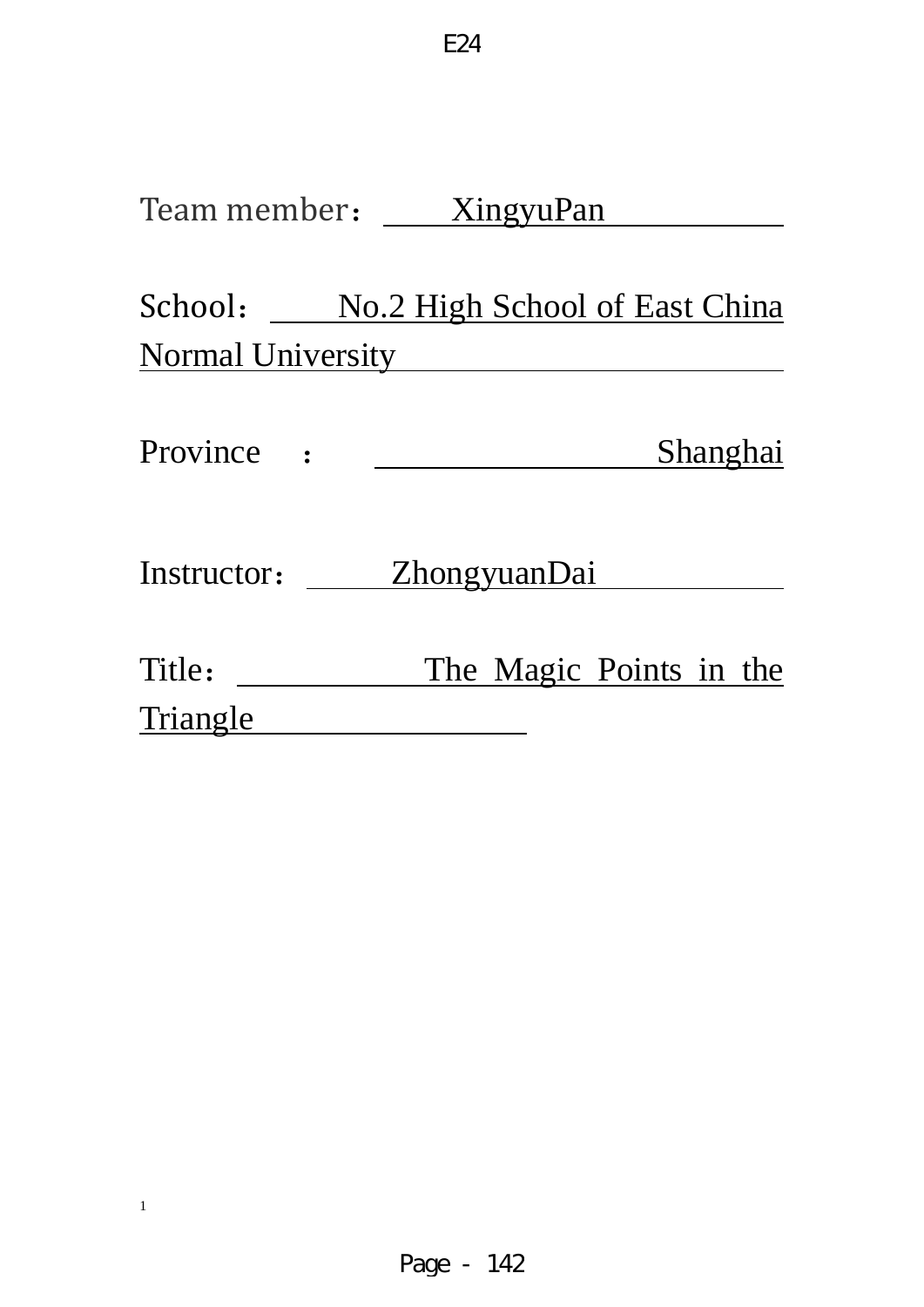| Catalog |  |
|---------|--|
|         |  |
|         |  |
|         |  |
|         |  |
|         |  |
|         |  |
|         |  |
|         |  |
|         |  |
|         |  |
|         |  |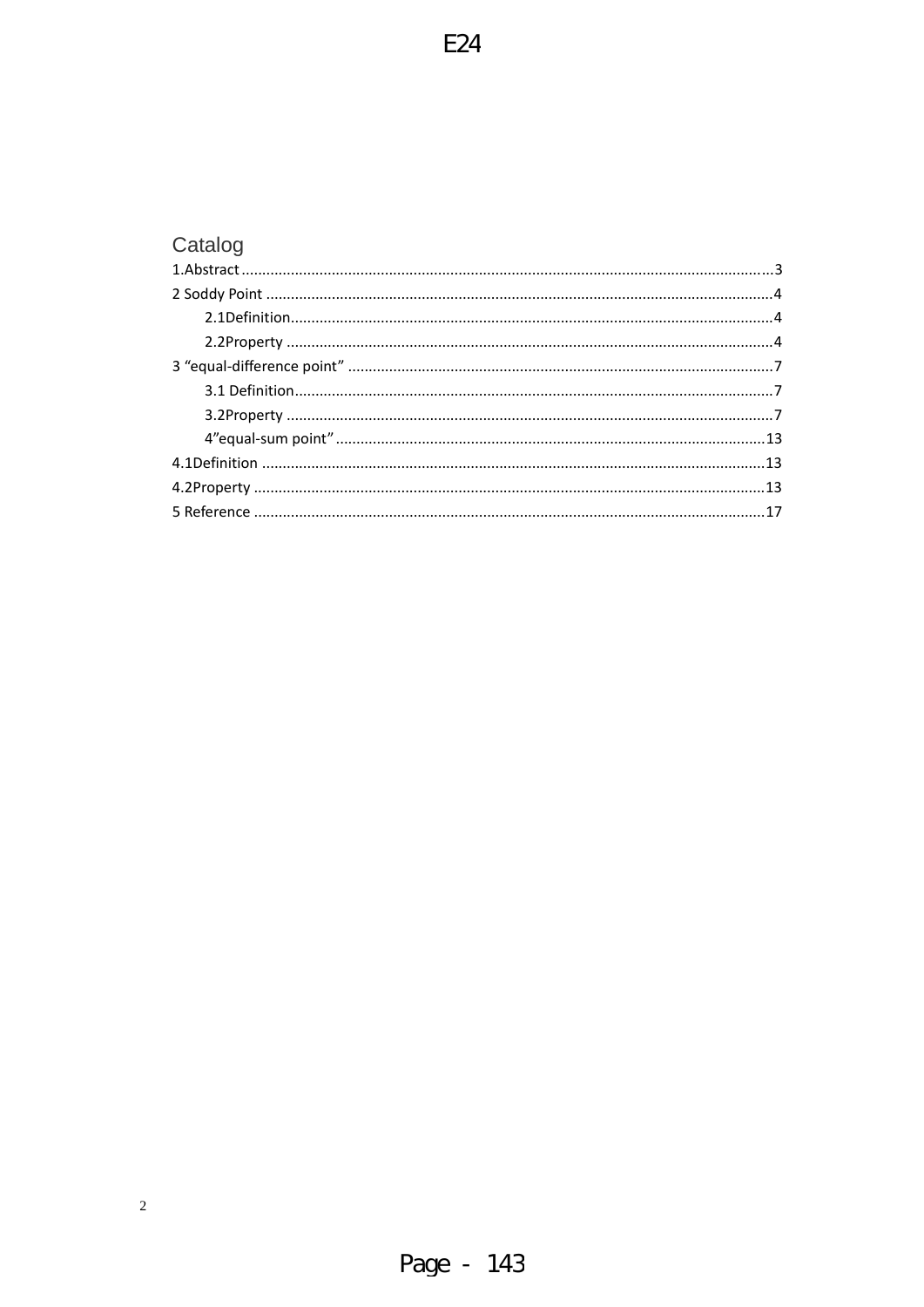#### <span id="page-2-0"></span>**1.Abstract**

I heard the concept of the "equal‐sum point" in a math summer camps and found it very interesting. After searching on the Internet,I found that the "equal-sum point" was associated with Soddy point. Soddy point is a magic point in plane geometry, which was found by British physicist, chemist Frederick.Soddy. Some research about the Soddy point has been done in foreign countries, but the properties are not comprehensive. In China, Teacher HuasongHuang raised the concept of the "equal‐sum point" and the "equal‐difference point" and drew some properties, I found that these two points were very similar to the Soddy point, but they did not link the two points with Soddy point. In this article ,I will connect the Soddy point with the find some new discoveries. "equal‐sum point" and the "equal‐difference point" and study their properties more deeply and

**ey words:** Soddy point , Soddy circle ,equal‐sum point, equal‐difference point, properties **K**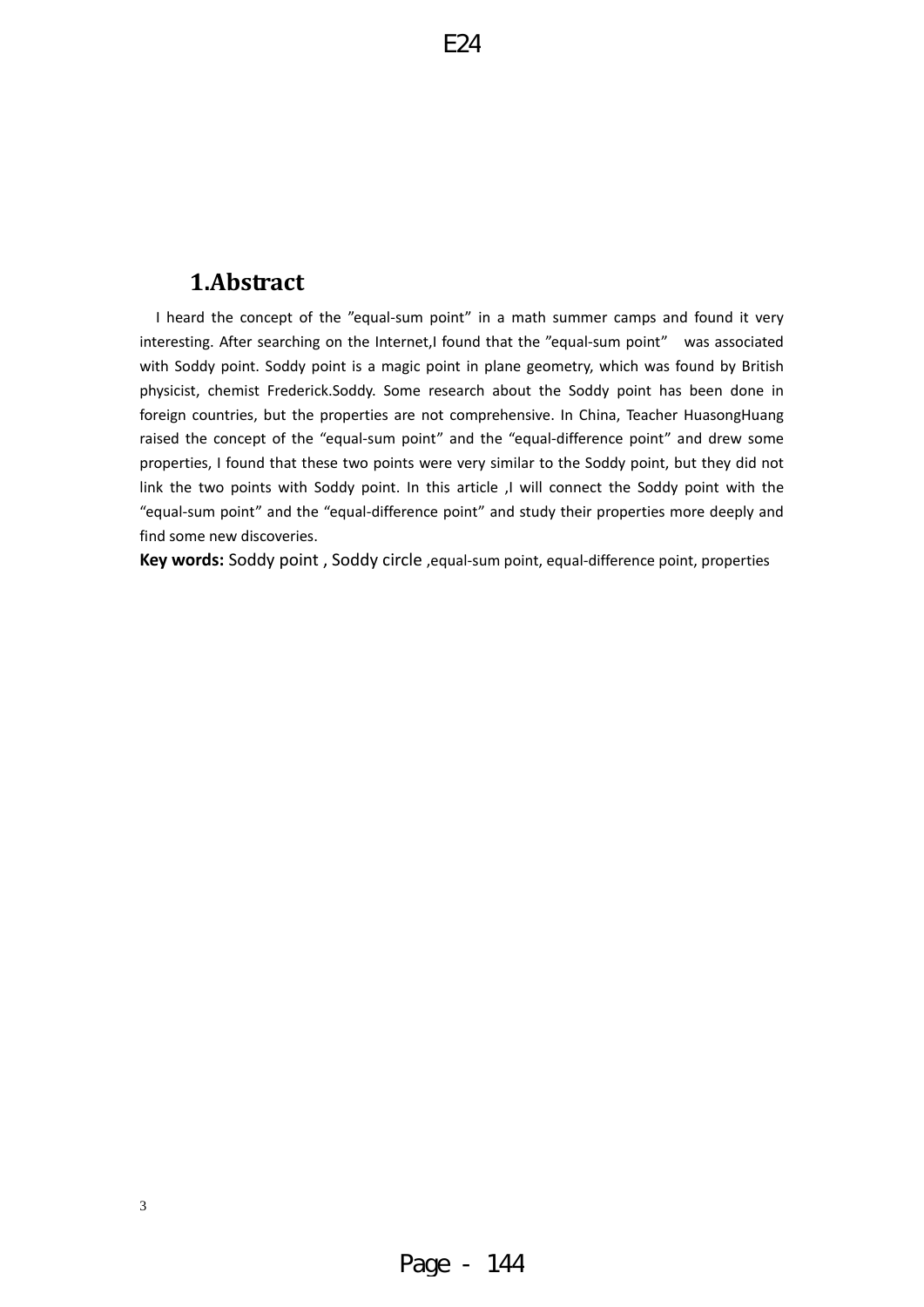## <span id="page-3-0"></span>**2 Soddy Point**

## **2.1Definition**

Given a triangle  $\triangle$ ABC and there exit three circles  $\odot$ A (s-a), $\odot$ B (s-b), $\odot$ C (s-c)

 $(s=\frac{1}{s}$  (a + b + c)) which are mutually tangent, there are in general two other circles

with touch these three.

Reciprocally, we may wonder if, given any triangle ABC, there are three circles centered in A, B, C and m utually tangent. The answer is "yes".

The 4th circle is defined as the **Soddy circle** in the triangle ABC, and its center is the Soddy point。(image1)



#### **2.2Property**

**Property1** Suppose the radius of the Soddy circle is  $r_4$ , ⊙A is  $r_1$ , ⊙B is  $r_2$ , ⊙C is  $r_3$ , so

$$
r_4^{\pm} = \frac{r_1 r_2 r_3}{r_2 r_3 + r_1 (r_2 + r_3) \pm 2\sqrt{r_1 r_2 r_3 (r_1 + r_2 + r_3)}}
$$

**Property2** Suppose P is the outer Soddy point, so the three Ceva lines through P will divide the triangle into three circumscribed quadrilateral of a circle. (image2)Name the three circles  $\odot I_1, \odot I_2, \odot I_3$ . I is the inner center of  $\triangle ABC$ . Conduct three vertical lines from I to each side. So the three vertical lines are internal common tangent of⊙I<sub>1</sub>,  $\odot$  $I_2 \odot I_3$ .(image 3)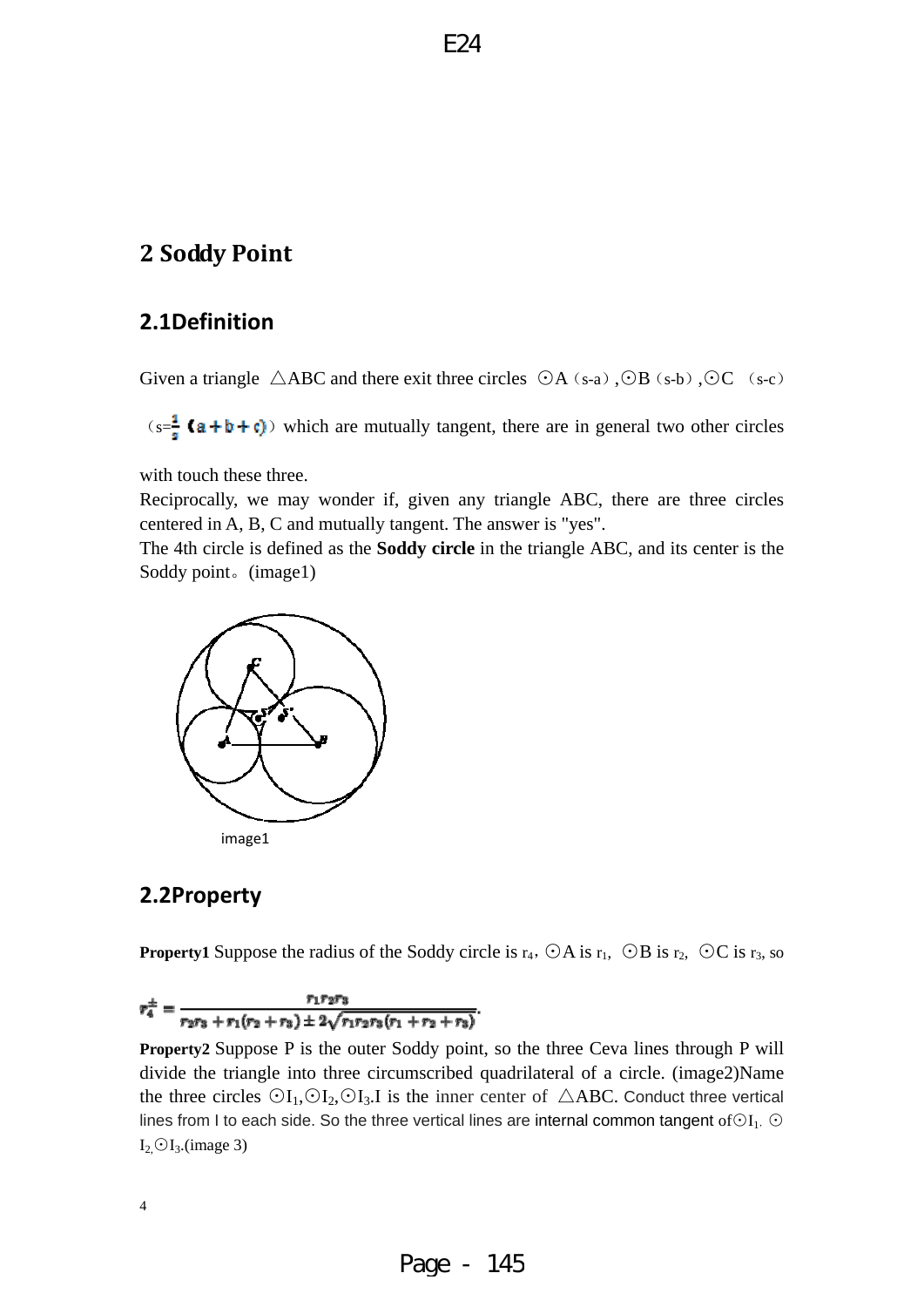

 image2 image3 **Property3** Suppose S' is the outer Soddy point of  $\triangle ABC$ , so line S' A, S' B, BC, CA have a tangent circle. (image4)



image4

**Property4** The pedal circle of the Soddy point is tangent to the inscribed circle of △ABC. (image5)

 $\Box$ 





Page - 146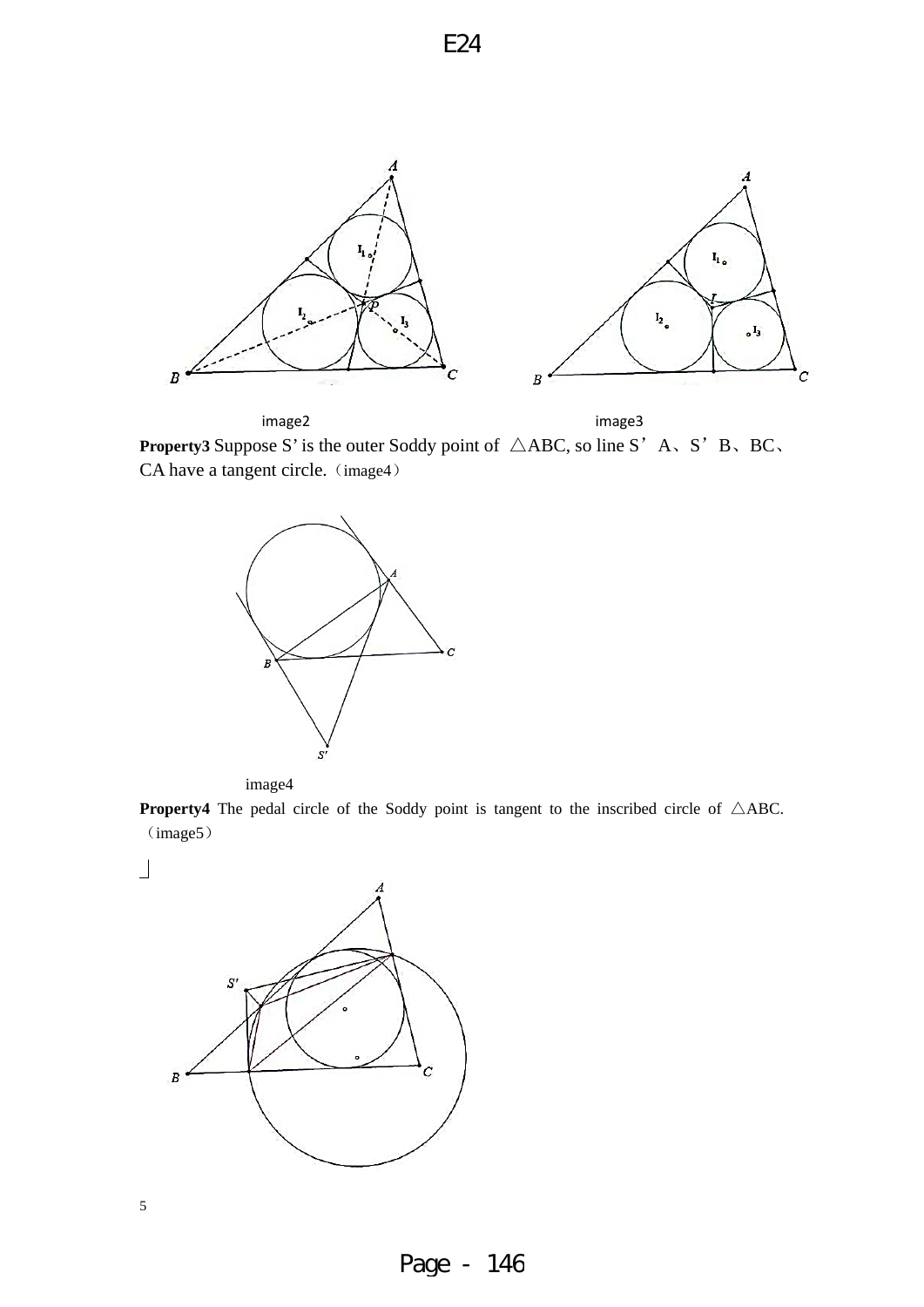



Image6

**Property6** The radical axis of each pair of Soddy circles is the Gergonne line, (Correspondingly) Soddy line and Gergonne line are vertical.(image7)



Image7

**Property7** The inner Soddy point and the outer Soddy point are the two intersection points of the hyperbola with foci A and B, the hyperbola with foci B and C and the hyperbola with foci A and  $C$  (image8)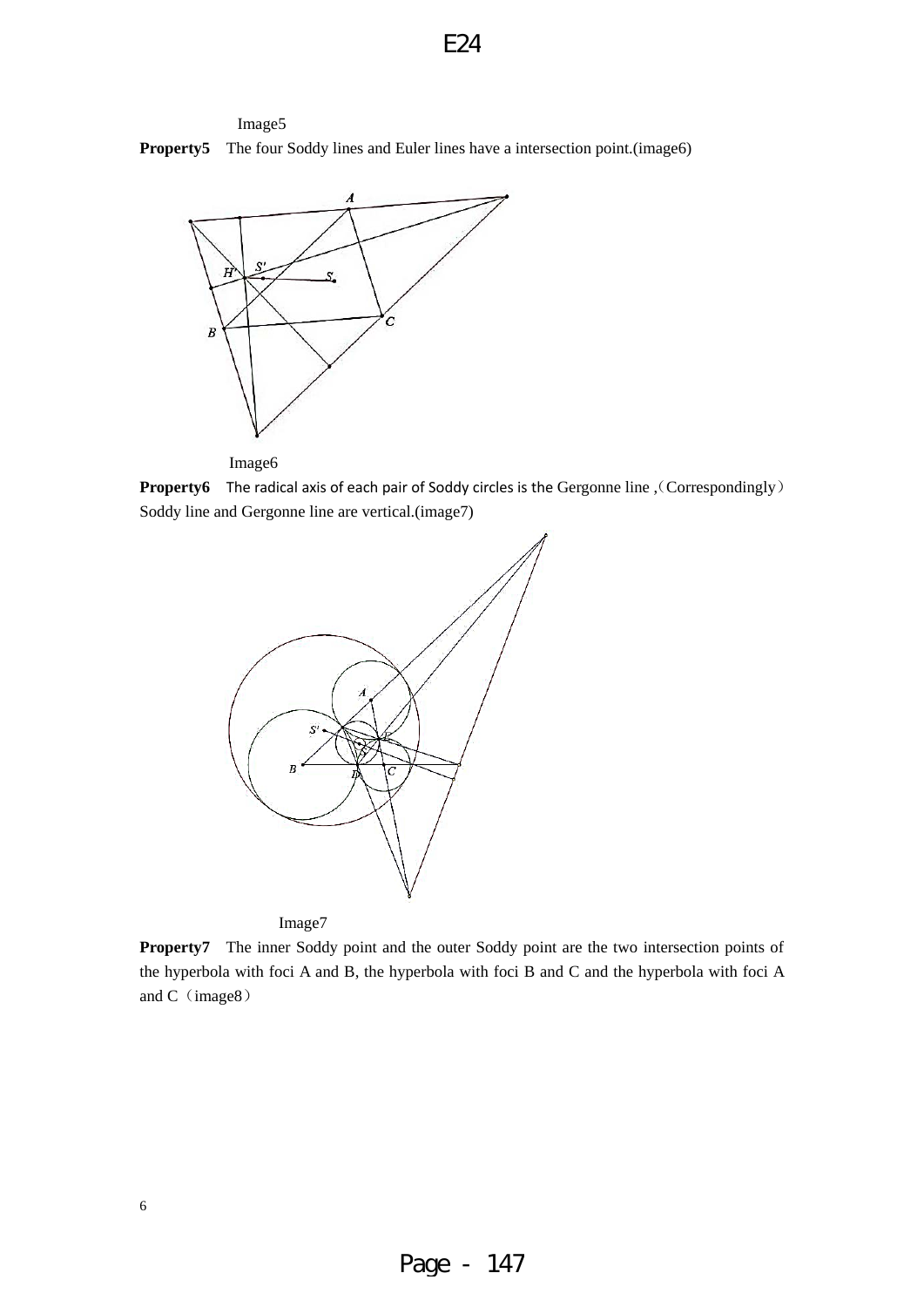<span id="page-6-0"></span>

# **3 "equal‐difference point"**

# **3.1 Definition**

In the plane of  $\triangle$ ABC, the point P which meet the condition that  $|PA-a|=|PB-b|=|PC-c|(a, b, c)$ are the subtenses of  $\angle A$ ,  $\angle B$ ,  $\angle C$ ) is called the "equal-difference point" of  $\triangle ABC$ . Obviously, it includes two situations: (1) PA-a=PB-b=PC-c; (2) PA-a=b-PB =PC-c or PA-a=PB-b=PC or  $a-PA=PB-b=PC-c$ .

# **3.2Property**

#### **Situation**(**1**)

Obviously, P in (1) is the outer Soddy point for  $\triangle$ ABC. This P doesn't always exit. This only if the outer Soddy circle (P) surrounds the circles (A) (B) (C). If the smaller of circles (A) (B) (C) is so small that (A) (B) (C) touch (P) externally, there is no outer Soddy point. The critical value is when the outer Soddy circle is a straight

line :  $UV^2 = AB^2 - (BU-AV)^2 = (r_A + r_B)^2 - (r_A -$ 

 $r_B$ <sup>2</sup>, hence  $UV=2\sqrt{KA*RB}$ ,  $VW=2\sqrt{WA*RC}$ , then UW = UV + VW gives a condition for

existence of the outer Soddy point :  $\frac{1}{\sqrt{NA}} < \frac{1}{\sqrt{NA}} + \frac{1}{\sqrt{NA}}$  or also a+b+c <4R+r (with r the

inradius and R the circumradius).  $\triangle$ ABC is divided into three isoperimetric triangles by the connection of P with three vertexes of  $\triangle$ ABC.(image9)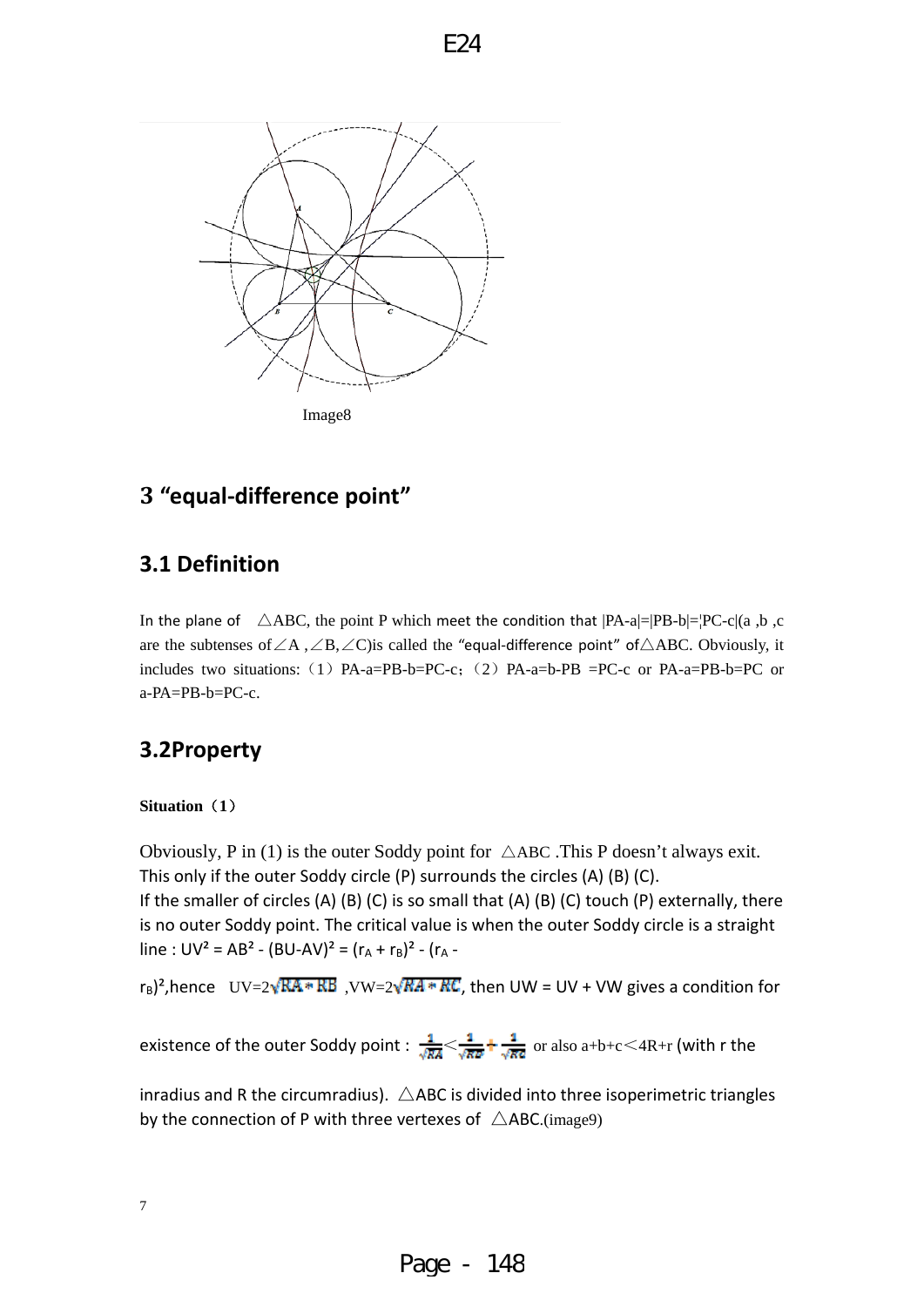

#### **Situation**(**2**)

In the situation (2), assume without loss of generality that PA‐a=b‐PB=PC‐c. Suppose the escribed circle outside b tangent BC at E , tangent AC at F, tangent AB at D .Construct ⊙A(AD),⊙B(BD), ⊙C(CE). ⊙A,⊙B,⊙C are mutually tangent .Obviously,⊙A,⊙B,⊙C have two tangent circles, name them  $\odot$ P<sub>1</sub>, $\odot$ P<sub>2</sub>.It is easy to prove that :P<sub>1</sub>A-a=r<sub>1</sub>+r<sub>A</sub>+r<sub>C</sub>-r<sub>B</sub>=b-P<sub>1</sub>B=P<sub>1</sub>C-c,so P<sub>1</sub>meet situation (2) ,.Similarly, P<sub>2</sub> meet situation (2).So there are two points which meet the condition that PA-a=b-PB=PC-c.P<sub>1</sub>is in the area surrounded by AC,BC and the extension of BA (name this area

K<sub>b</sub> ), we call it the first "equal-difference point" of  $\triangle$ ABC. (image10)



image10

8

Lemma △ABC only has three circles ⊙O1, ⊙O2, ⊙O3 which are mutually tangent, and internally tangent with the escribed circle ⊙I outside b of △ABC at the points of tangency of ⊙I on three sides of the triangle.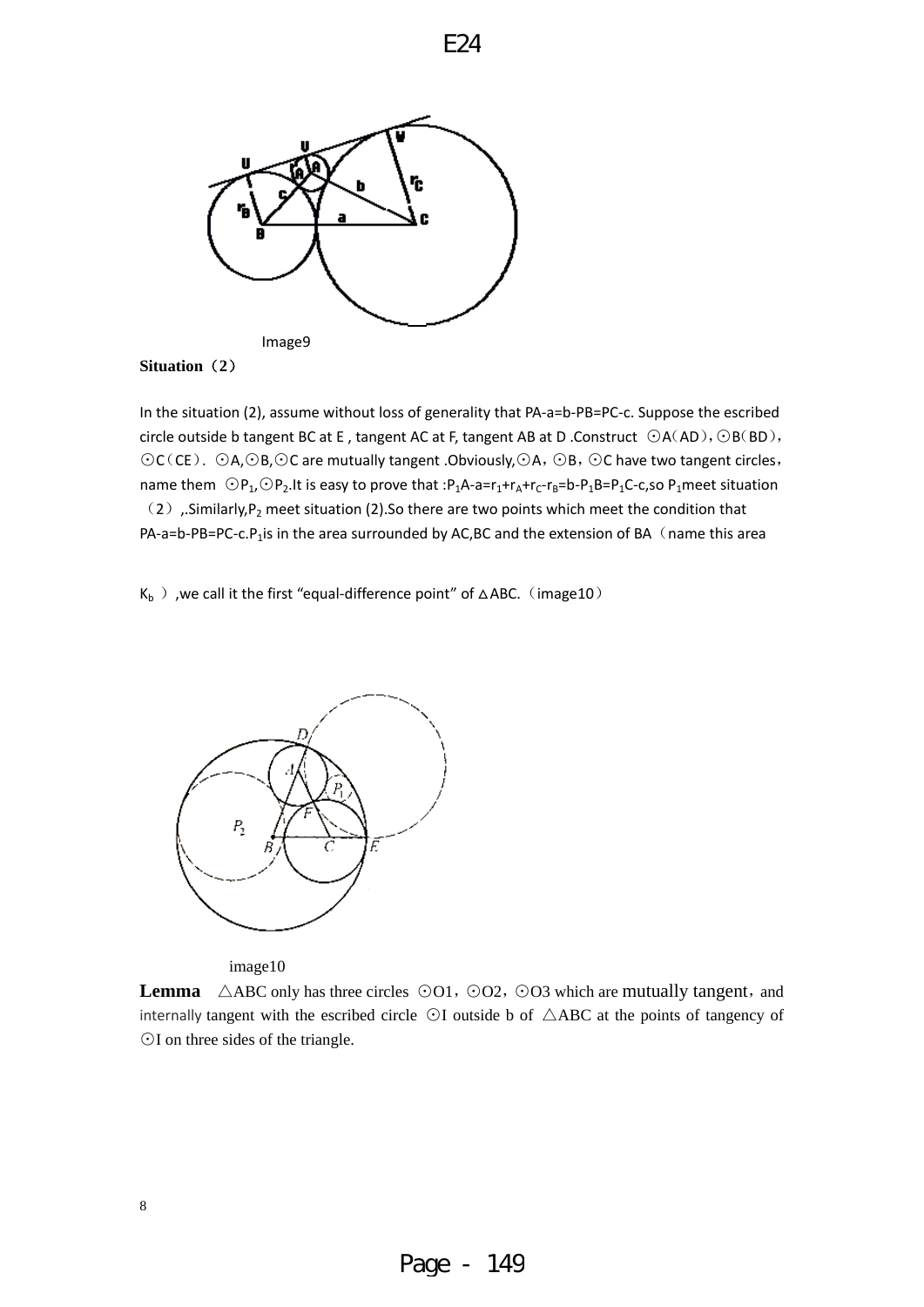

Proof: (image11)Suppose ⊙I(r) is the escribed circle outside b. It is tangent with AB、BC、AC at D、E、F. Suppose ⊙O1(r1),⊙O2(r2),⊙O3(r3) are internally tangent with ⊙I at D、E、F ,and

they are mutually tangent, let 
$$
\cot_{\underline{\sigma}}^{\underline{A}}=u
$$
,  $\cot_{\underline{\sigma}}^{\underline{E}}=v$ ,  $\cot_{\underline{\sigma}}^{\underline{C}}=w$   
\nIn  $\triangle IO1O2$   $(r-r_1)^2+(r-r_2)^2+2(r-r_1)(r_1-r_2)cosB=(r_1+r_2)^2$  (\*)  
\nSimplification  $r^2-(r_1+r_2)r-r_1r_2v^2=0$  (1)  
\nSimilarly  $r^2-(r_2+r_3)r-r_2r_3w^2=0$  (2)  
\n $r^2-(r_1+r_3)r-r_1r_3u^2=0$  (3)

With (2),(3)  $r_1 = r(r-r_3)(r+r_3u^2)^{-1}$  $r_2 = r(r-r_3)(r+r_3w^2)^{-1}$ After substitution we have:  $(1+v^2)(2rr_3-r_2)+r_3^2[(u+w)^2+(uw-1)^2-(1+v^2)]=0$ 

With cotangent formula:

$$
(uw\text{-}1)\text{=}(u\text{+}w)\text{cot}\frac{\text{A} \text{+}c}{\text{s}}\text{=}(u\text{+}w)v
$$

After substitution we have:  $[(u+w)^2-1]r_3^2+2rr_3-r^2=0$ 

The solution is  $r_3 = \frac{r}{1 + \pi + w}(4)$ 

Similarly  $r_1 = \frac{r}{1 + r - r}(5)$ ,  $r_2 = \frac{r}{1 + r - r}(6)$ 

So there are only three circles meet the condition.

In turn, suppose the escribed circle  $\bigcirc$ I(r) outside b of  $\triangle$ ABC tangent the three sides of triangle at D、E、F, construct  $\odot O_1(r_1)$ ,  $\odot O_2(r_2)$ ,  $\odot O_3(r_3)$  which tangent  $\odot I$  at D、E、F, let  $r_1, r_2, r_3$  meet the conditions (4),(5),(6). For  $r_1, r_2, r_3$  are the solutions of (1),(2),(3),so  $r_1, r_2$  must meet(\*),that is  $O_1O_2=r_1+r_2.So$   $\odot O_1$  and  $\odot O_2$  are externally-tangent. Similarly,  $\odot O_3$  and  $\odot O_1$ ,  $\odot O_2$  are both externally‐tangent .So there exit three circles meet the condition. Proved.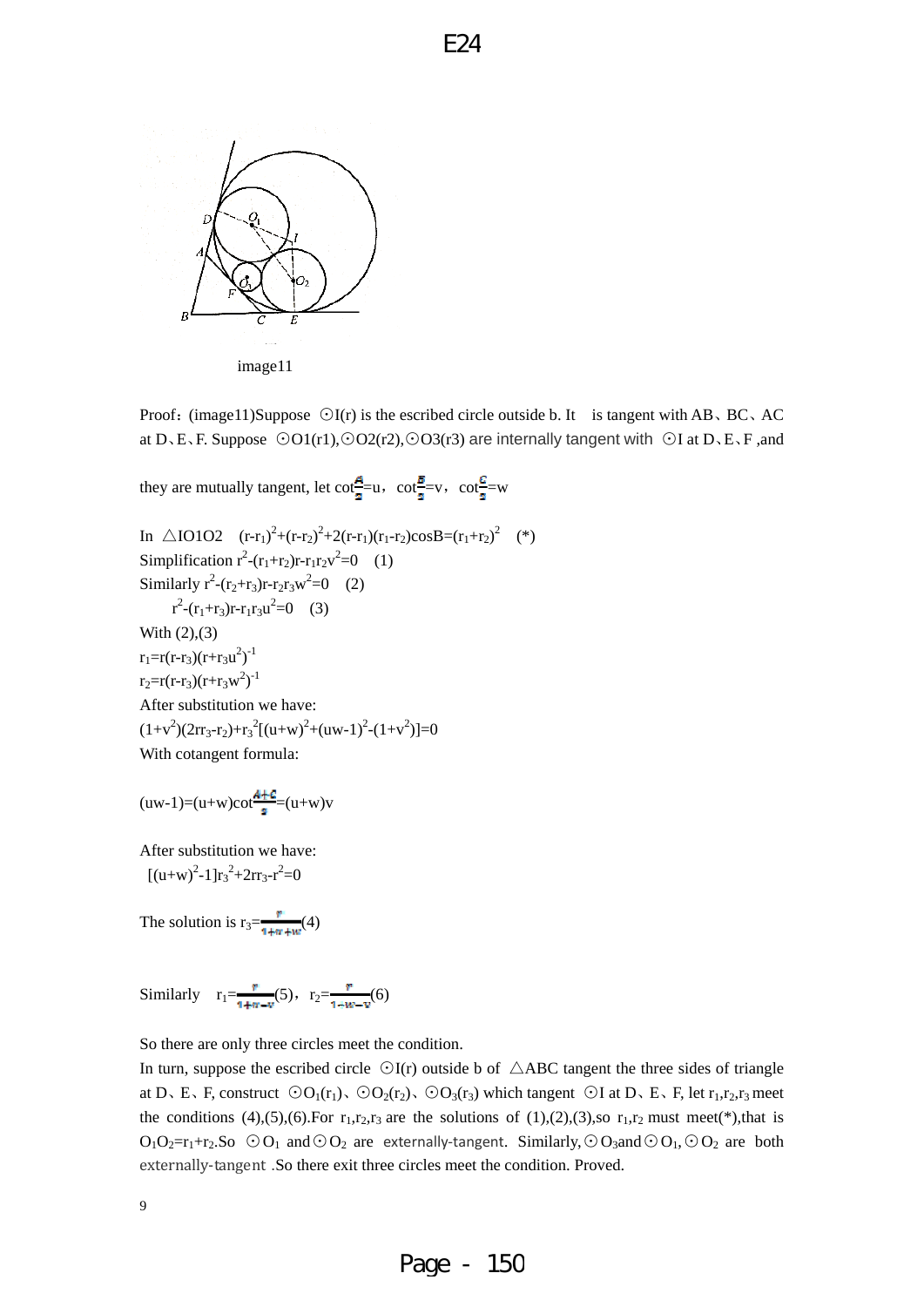**Property1** In the area  $K_b$  outside b of  $\triangle$ ABC, there is only one "equal-difference point" that meets the condition "PA-a=b-PB=PC-c". This point is the intersection point of three common tangents of the circles which are mutually tangent, and internally tangent with the escribed circle ⊙I outside b of △ABC at the points of tangency of ⊙I on three sides of the triangle.  $(image12)$ 



image12

Proof: Suppose the escribed circle  $\odot$ O<sub>1</sub> outside PA of  $\triangle$ ABP, the escribed circle  $\odot$ O<sub>2</sub> outside PC of  $\triangle$ PBC and the inscribed circle  $\odot$ O<sub>3</sub> of  $\triangle$ PAC tangent the three lines of the triangle at D<sub>2</sub>  $M_1$  ,  $K_1$  ,  $E$  ,  $M_2$  ,  $N_2$  ,  $F$  ,  $N_3$  , K<sub>3</sub>.PA-a=PA-BE+CE=PA-BM<sub>2</sub>+CE=PA-PB-PM<sub>2</sub>+CN<sub>2</sub>=PA-PB+PC-2PM<sub>2</sub>=PA-PB+PC-2PN<sub>2</sub>. Similarly :PC-c=PA-PB+PC-2PM<sub>1</sub>=PA-PB+PC-2PK<sub>1</sub>

 $b-PB=AK_3+CN_3-PB=PA-PK_3+PC-PN_3-PB=PA-PB+PC-2PK_3=PA-PB+PC-2PN_3$ 

∵PA-a=b-PB=PC-c

 $\therefore PM_1=PM_2, PK_1=PK_3, PN_2=PN_3$ 

So M<sub>1</sub>and M<sub>2</sub>, K<sub>1</sub>and K<sub>3</sub>, N<sub>2</sub> and N3are coincident. O<sub>1</sub>M<sub>1</sub> ⊥PB, PB ⊥O<sub>2</sub>M<sub>1</sub>, so O<sub>1</sub>、M<sub>1</sub>、O<sub>2</sub> are collinear.O<sub>1</sub>O<sub>2</sub>=O<sub>1</sub>M<sub>1</sub>+O<sub>2</sub>M<sub>2</sub>.So  $\odot$ O<sub>1</sub>, $\odot$ O<sub>2</sub> are externally-tangent. Similarly, $\odot$ O<sub>3</sub>and $\odot$ O<sub>1</sub>, $\odot$ O<sub>2</sub> are both externally-tangent, PA,PB,PC are internal common tangents. Otherwise,  $BE=BM_2=BD$ ,  $CE=CN_2=CF$ ,  $AD=AK_1=AF$ 

So D, E, F are the three points of tangency of the escribed circle  $\odot$ I(r) outside b of  $\triangle$ ABC. Similarly, we can proved that  $\bigcirc I$  and $\bigcirc O_1$ , $\bigcirc O_2$ , $\bigcirc O_3$  are all internally tangent. Proved.

**Property2** If P is the First "equal-difference point" of  $\triangle$ ABC ,so A is the First "equal-difference point" of  $\triangle$ PBC, B is the First "equal-difference point" of  $\triangle$ PAC, C is the First "equal-difference point" of  $\triangle$ PAB.

**Property3** B is the outer Soddy point of  $\triangle AP_2C$ ,  $\triangle AP_1C$ .

**Property 4** (image13) the escribed circle  $\odot$ O<sub>1</sub> (r1) outside PA of  $\triangle$ ABP, the escribed circle  $\odot$ O<sub>2</sub> (r2) outside PC of  $\triangle$ PBC and the inscribed circle  $\odot$ O<sub>3</sub> (r3) of  $\triangle$ PAC are mutually tangent, and internally tangent with the escribed circle  $\odot$ I (r) outside b of  $\triangle$ ABC at the points of tangency of ⊙I on three sides of the triangle. PA, PB, PC, AB, AC, BC are the common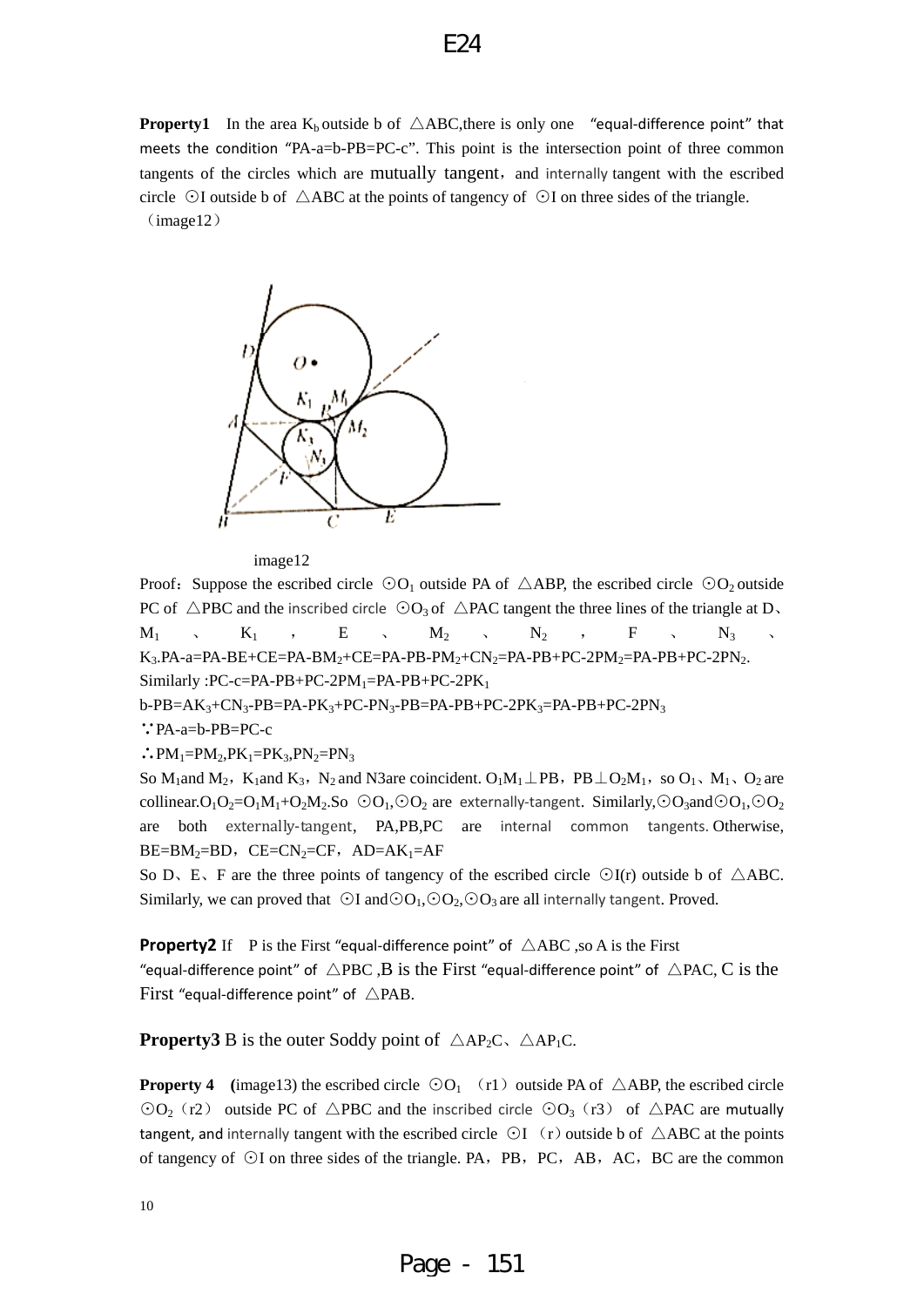tangents of the circles. If  $\odot$  I is tangent AB,BC,AC at D,E,F,  $\frac{1}{r_1} = \frac{1}{r_1} + \frac{1}{AF} + \frac{1}{CF}$ ,  $\frac{1}{m^2} = \frac{1}{m} + \frac{1}{AD}$  $\frac{1}{r^2} = \frac{1}{r} + \frac{1}{cE} - \frac{1}{2E}$  ( L  $\stackrel{\bullet}{O}_1$  $\frac{1}{2}$  $\bullet$  O. B E

image13

Proof: The first half can be proved easily with property1. With lemma we can get that  $r_1 = \frac{r}{1+rt - r}$ 

$$
r_2 = \frac{r}{1+w-v}, \quad r_3 = \frac{r}{1+w+w}.\text{Otherwise, } u = \cot\frac{A}{2} = \cot\angle A \cdot \text{IF} = \frac{r}{AF}, v = \tan\frac{B}{2} = \frac{r}{BB}, w = \cot\frac{C}{2} = \cot\angle C \cdot \text{IF} = \frac{r}{AF}, so
$$

we easily prove the second half.

**Property5** Given the escribed circle ⊙O1 outside PA of △PAB, the escribed circle ⊙O2 outside PC of  $\triangle$ PBC, the Inscribed circle ⊙O3 of  $\triangle$ PAC, so P is the inner center of  $\triangle$ O1O2O3 ,This property can be easily proved with Property 4.

**Property6** D is on the extension line of BA,E is on the extension line of BC .Name " ∠CAP,∠ PAD,∠ABP,∠PBC,∠PCE,∠PCA""  $\theta_1$ ,  $\theta_2$ ,  $\theta_3$ ,  $\theta_4$ ,  $\theta_5$ ,  $\theta_6$ ",so

$$
\sin\left(\frac{\theta\alpha}{z}\right)\sin\left(\frac{\theta\alpha}{z}\right)\sin\left(\frac{\theta\alpha}{z}\right)=\sin\left(\frac{\theta\alpha}{z}\right)\sin\left(\frac{\theta\alpha}{z}\right)\sin\left(\frac{\theta\alpha}{z}\right)
$$

$$
\cos\left(\frac{\theta \alpha}{2}\right) \cos\left(\frac{\theta \alpha}{2}\right) \cos\left(\frac{\theta \alpha}{2}\right) = \cos\left(\frac{\theta \alpha}{2}\right) \cos\left(\frac{\theta \alpha}{2}\right) \cos\left(\frac{\theta \alpha}{2}\right)
$$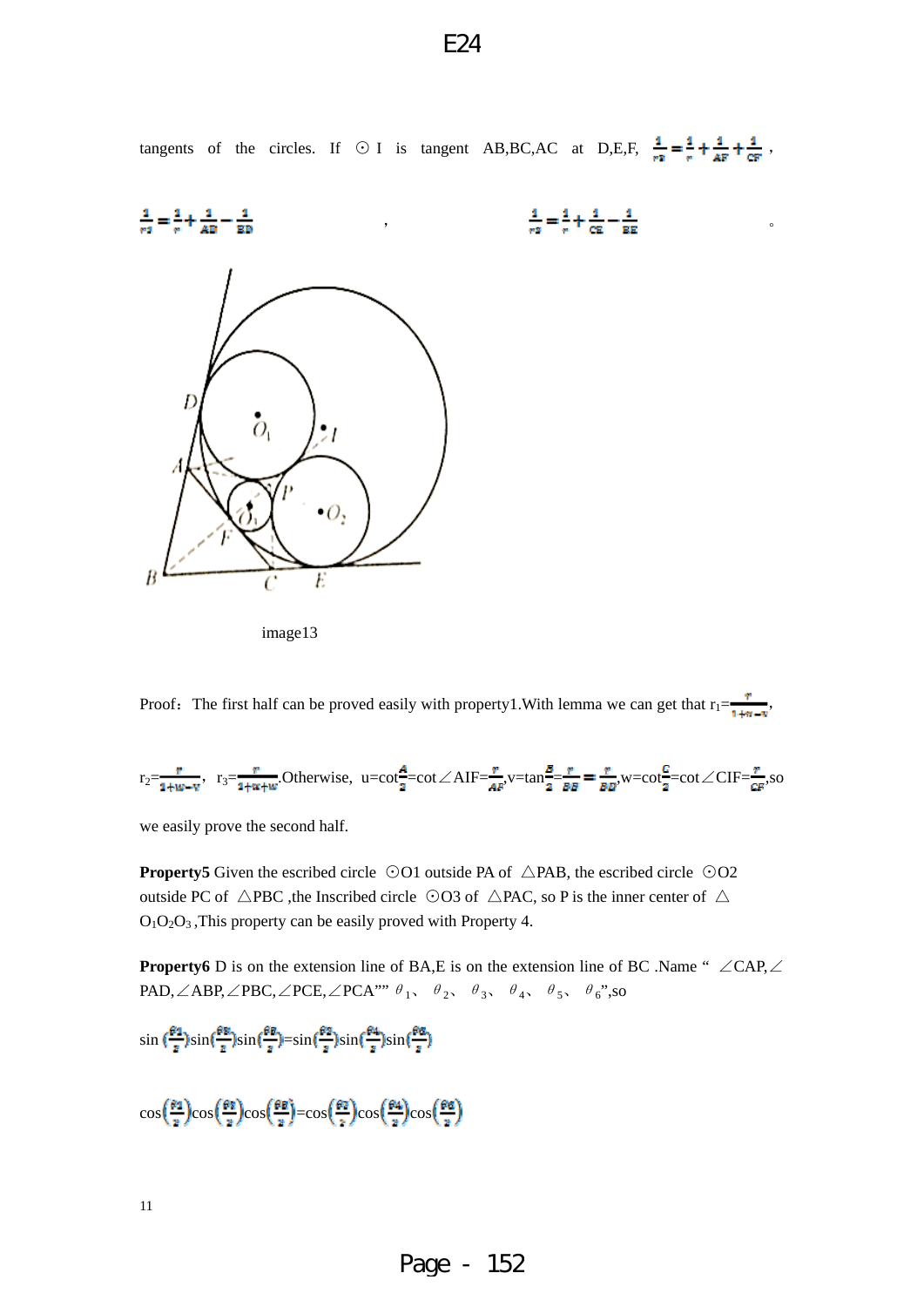

image14

Proof: According to image 14, with sine theorem and we have PAsin  $\theta_1$  =PCsin  $\theta_6$ ,PBsin  $\theta_3$  $=$ PAsin  $\theta_2$ ,PCsin  $\theta_5$  =PBsin  $\theta_4$ 

∴sin  $\theta_1$ sin  $\theta_3$ sin  $\theta_2$ =sin  $\theta_2$ sin  $\theta_4$ sin  $\theta_6$  (1)

According to property 4,the escribed circle  $\odot$ O<sub>1</sub>( $r_1$ )tangent PA of  $\triangle$ PAB, the escribed circle  $\odot$ O<sub>2</sub> (r2) tangent PC of  $\triangle$ PBC and the inscribed circle ⊙O<sub>3</sub> (r<sub>3</sub>) of  $\triangle$ PAC are mutually tangent ,so we can get it easily that

$$
\tan(\frac{\theta_4}{s})\tan(\frac{\theta_5}{s})\tan(\frac{\theta_6}{s})=\tan(\frac{\theta_4}{s})\tan(\frac{\theta_4}{s})\tan(\frac{\theta_5}{s})\qquad(2)
$$

(1) \* (2) 
$$
\sin\left(\frac{\theta 4}{5}\right)\sin\left(\frac{\theta 5}{5}\right)\sin\left(\frac{\theta 5}{5}\right)=\sin\left(\frac{\theta 5}{5}\right)\sin\left(\frac{\theta 4}{5}\right)\sin\left(\frac{\theta 6}{5}\right)
$$

(1) / (2) 
$$
\textcircled{\text{#}} \cos\left(\frac{\theta_1}{\pi}\right) \cos\left(\frac{\theta_2}{\pi}\right) = \cos\left(\frac{\theta_2}{\pi}\right) \cos\left(\frac{\theta_4}{\pi}\right) \cos\left(\frac{\theta_5}{\pi}\right)
$$

**Property7** Name the symmetry point of P about the midpoint of BC, the midpoint of AB, the midpoint of AC"  $A_1, C_1, B_1$ ".So  $BCB_1C_1$ ,  $ACA_1C_1$ ,  $ABA_1B_1$ are the parallelograms whose vertexes are on the hyperbola with foci A and  $A_1$ , the hyperbola with foci B and  $B_1$ , the hyperbola with foci C and C1.These three hyperbolae have the same center and real axis, so they are externally-tangent with the circle whose diameter is the real axis.



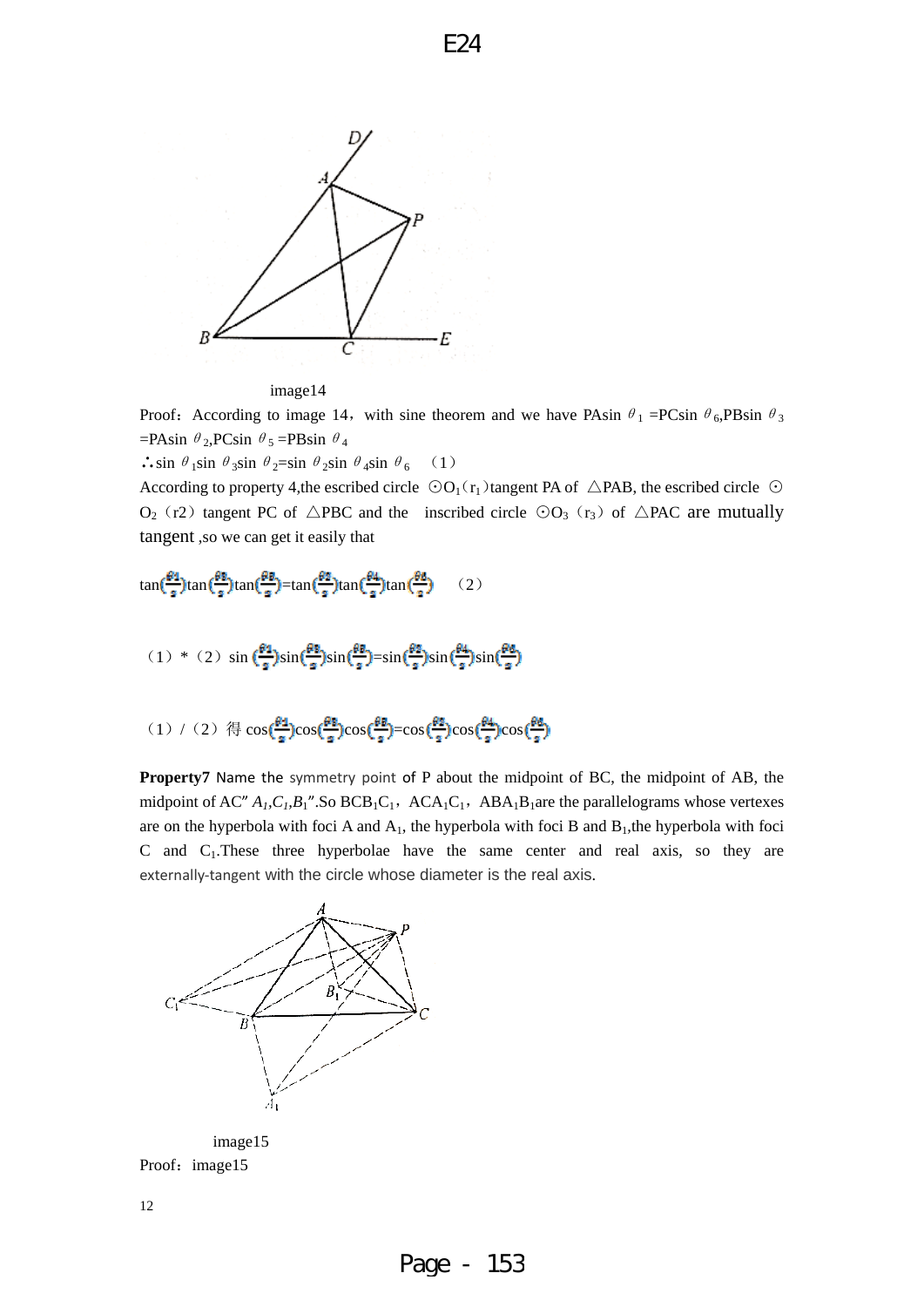<span id="page-12-0"></span> $\because CB_1$ , BC<sub>1</sub> and PA are parallel and equal

 $\therefore$ BCB<sub>1</sub>C<sub>1</sub>is a parallelogram

Similarly  $ACA_1C_1$ ,  $ABA_1B_1$  are both parallelograms, and the midpoint of  $AA_1$ ,  $BB_1$ ,  $CC_1$  are coincident.

∴ $|BA_1-BA|=|B_1A_1-B_1A|=|PC-AB|$ 

 $|C_1A_1-C_1A|=|CA_1-CA|=|CA-PB|$ 

∵|PC-AB|=|CA-PB|=2a'

So  $BCB_1C_1$ ,  $ACA_1C_1$ ,  $ABA_1B_1$ are the parallelograms whose vertexes are on the hyperbola with foci A and  $A_1$ , the hyperbola with foci B and  $B_1$ , the hyperbola with foci C and  $C_1$ .

∴So BCB<sub>1</sub>C<sub>1</sub> is the parallelogram whose vertexes are on the hyperbola with foci A and A<sub>1</sub>.

Similarly,  $ACA_1C_1$ ,  $ABA_1B_1$ are the parallelograms whose vertexes are the hyperbola with foci B and  $B_1$ , the hyperbola with foci C and  $C_1$ . Obviously, these three hyperbolae have the same center and real axis, so they are externally-tangent with the circle whose diameteris the real axis.

# **4"equal‐sum point"**

# **4.1Definition**

In the plane of  $\triangle$ ABC, the point P which meet the conditions that PA+a=PB+b=PC+c is called the "equal-sum point" of  $\triangle ABC$ .

## **4.2Property**

Obviously, the "equal-sum point" of  $\triangle ABC$  is the inner Soddy point.

Lemma △ABC only has three circles ⊙O1, ⊙O2, ⊙O3 which are mutually tangent, and internally tangent with the inscribed circle⊙I of △ABC at the points of tangency of ⊙I on three sides of the triangle.



image16

Proof: (image16)The inscribed circle⊙I(r)of  $\triangle$ ABC tangent the three sides of the triangle at D、E、F.

Suppose ⊙O1(r1),⊙O2(r2),⊙O3(r3) are internally tangent with ⊙I at D、E、F.Let tan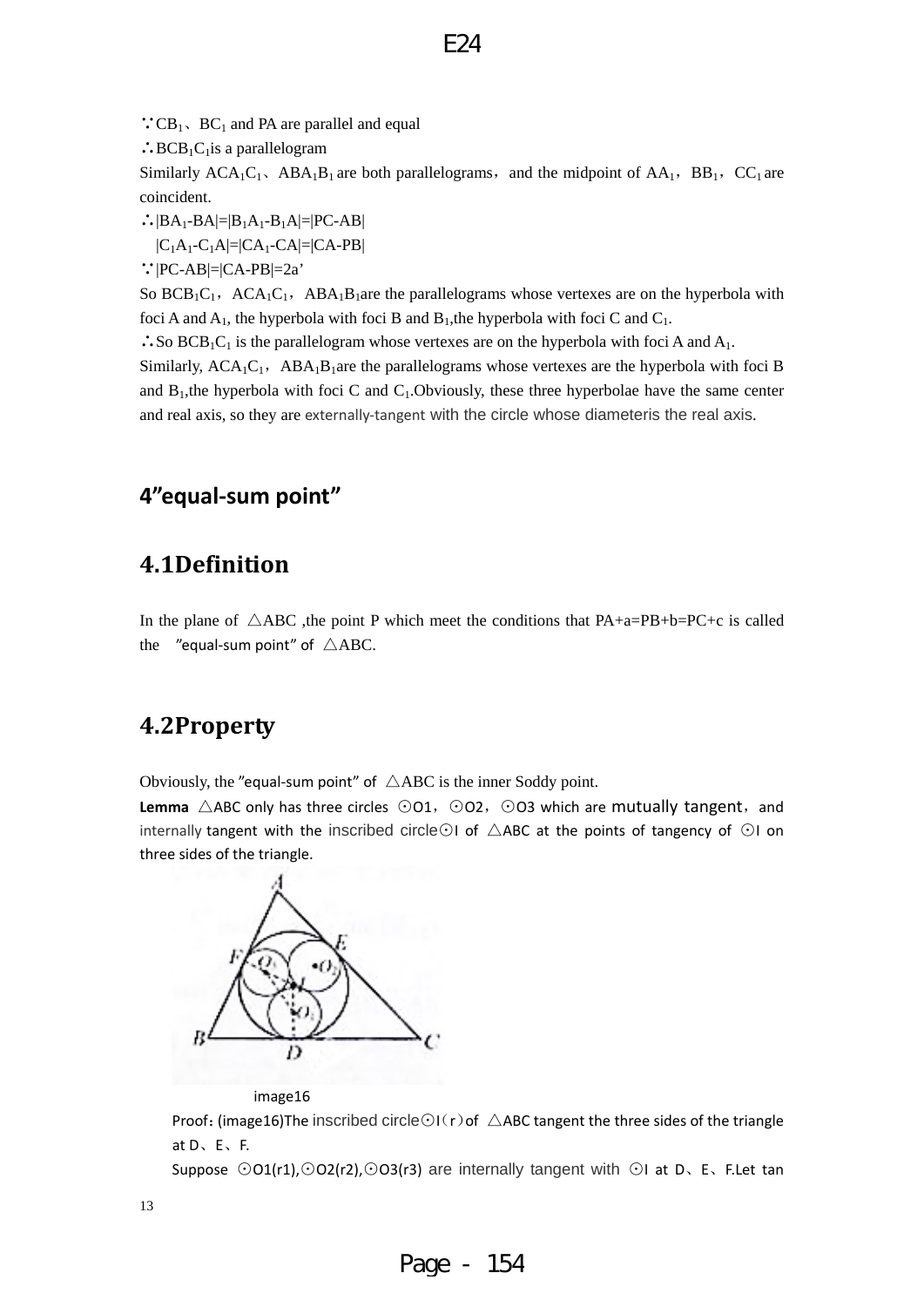$(A/2) = u$ , tan  $(B/2) = v$ , tan  $(C/2) = w$  $(r-r_1)^2+(r-r_3)^2+2(r-r_1)(r-r_3)cosh=(r_1+r_3)^2$  (\*) Simplification  $r^2-r(r_1+r_3)=r_1r_3u^2$  (1) Similarly  $r^2 - r(r_2 + r_3) = r_2r_3w^2$  (2)  $r^2-r(r_1+r_2)=r_1r_2v^2$  (3)

With(1),  $(3)r2=\frac{r(r-r_1)}{r+r_1r^2}r3=\frac{r(r-r_1)}{r+r_1r^2}$ 

After substitution we have:  $r_1^2(v^2+w^2+v^2w^2-u^2)+(2rr_1-r^2)(1+u^2)=0$ That  $\text{isr}_1^2[(v+w)^2 + (vw-1)^2 - (1+u^2)] + (2rr_1 - r^2)(1+u^2) = 0$ 

The solution is  $r_1 = \frac{r}{w + w + 4}$ 

Similarly,  $r_2 = \frac{r}{\pi + m + r}$ ,  $r_3 = \frac{r}{\pi + m + 4}$ 

So there are only three circles meet the condition.

In turn, suppose the inscribed circle  $\odot I(r)$  tangent the three sides of triangle at D, E, F, construct  $\odot$ O<sub>1</sub>(r<sub>1</sub>)、 $\odot$ O<sub>2</sub>(r<sub>2</sub>)、 $\odot$ O<sub>3</sub>(r<sub>3</sub>) which tangent  $\odot$ I at D、E、F, let r<sub>1</sub>,r<sub>2</sub>,r<sub>3</sub> meet the conditions. For  $r_1,r_2,r_3$  are the solutions of  $(1),(2),(3)$ , so  $r_1,r_2$  must meet(\*), that is O<sub>1</sub>O<sub>2</sub>=r<sub>1</sub>+r<sub>2</sub>.So  $\odot$ O<sub>1</sub> and $\odot$ O<sub>2</sub> are externally-tangent. Similarly, $\odot$ O<sub>3</sub>and $\odot$ O<sub>1</sub>, $\odot$ O<sub>2</sub> are both externally‐tangent .So there exit three circles meet the condition. Proved.

**Property1** If P is the "equal-sum point" of  $\triangle ABC$ , so this point is the intersection point of three common tangents of the circles which are mutually tangent, and internally tangent with the inscribed circle ⊙I of △ABC.



image17

Proof:(image17) Construct the inscribed circles of  $\triangle$ PBC,  $\triangle$ PCA,  $\triangle$ PAB:  $\odot$ O1 (r1), ⊙O2(r2)、⊙O3(r3)、⊙I(r).⊙O1 tangent PB、BC、PC at M1、D、K1,⊙O2 tangent PC、CA、PA at K<sub>2</sub>、E、S<sub>2</sub>, $\odot$ O<sub>3</sub> tangent PA、AB、PB at S<sub>3</sub>、F、M<sub>3</sub>.Let PA=x,PB=y,PC=z.  $x+a=x+BD+DC=x+BM_1+CK_1=x+y+z-2PM_1=x+y+z-2PK_1$ Similarly  $y+b=x+y+z-2PK_2=x+y+z-2PS_2$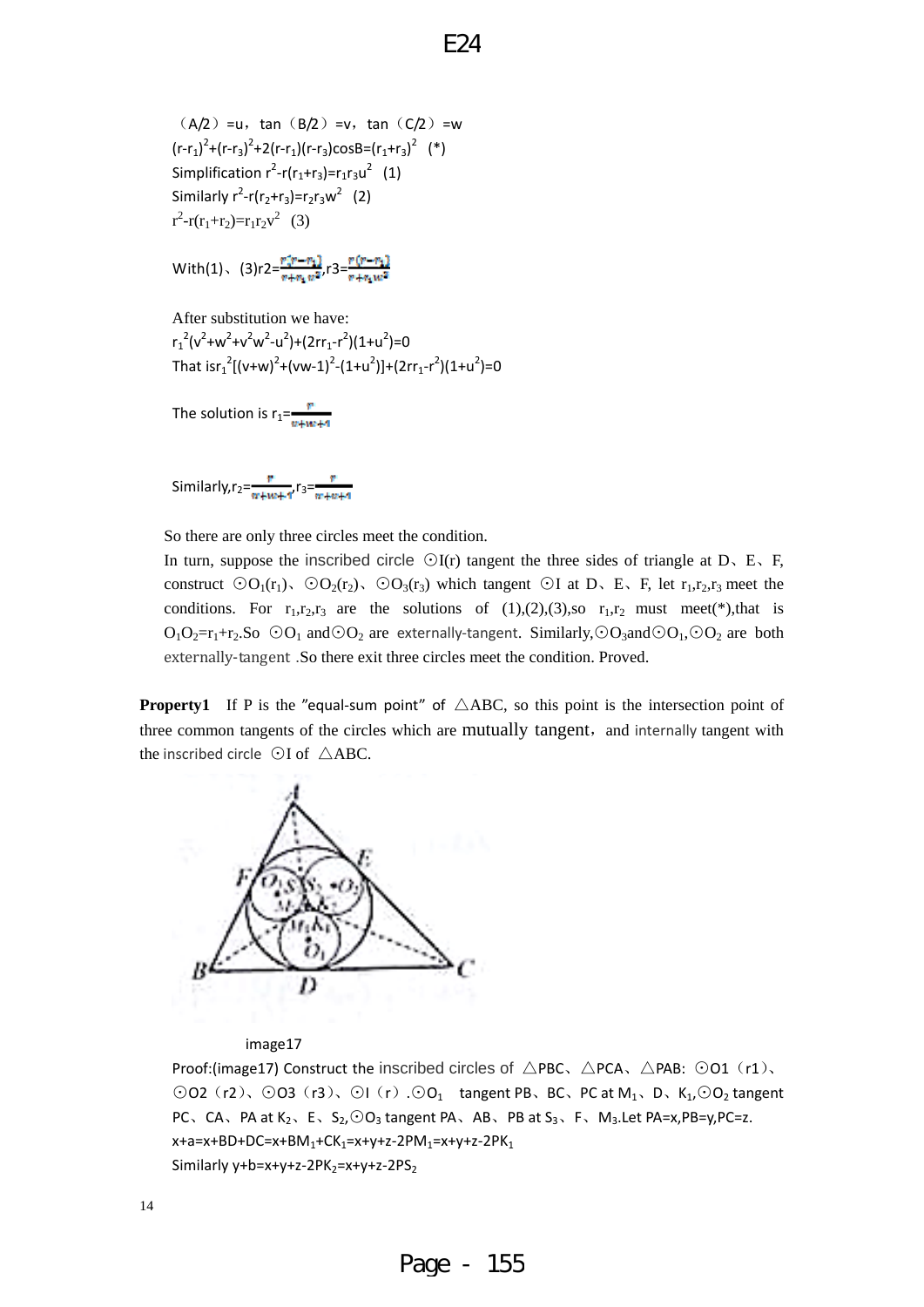$z+AB=x+y+z-2PS_3=x+y+z-2PM_3$ 

For P is the "equal-sum point" of  $\triangle$ ABC

 $PS_2=PS_3$ ,  $PM_1=PM_2$ ,  $PK_1=PK_3$ 

∴S<sub>2</sub> and S<sub>3</sub>, M<sub>1</sub> and M<sub>2</sub>, K<sub>1</sub> and K<sub>3</sub> are coincident

∴⊙O<sub>1</sub>、⊙O<sub>2</sub>、⊙O<sub>3</sub> are mutually tangent. PA、PB、PC are the internal common tangent s.  $AE=AS_3=AF$ ,  $BD=BM_1=BF$ ,  $CD=CK_2=CE$ 

∴D、E、F are the points of tangency of  $\odot$ I on three sides of  $\triangle$ ABC.

For ID⊥BC,  $O_1D \perp BC$ ,  $O_1$ , D are collinear.

So  $IO_1=ID-O_1D$ 

Similarly,  $\odot$  O<sub>2</sub>、 $\odot$  O<sub>3</sub> is internally tangent with $\odot$ I at E、F.

Proved.

**Property2** If P is the "equal-sum point" of  $\triangle$ ABC ,so A is the "equal-sum point" of  $\triangle$ PBC, B is the "equal-sum point" of  $\triangle$  PAC, C is the "equal-sum point" of  $\triangle$  PAB.

**Property3** If P is the "equal-sum point" of  $\triangle$ ABC, the symmetry point of P about BC,CA,AB is "*A',B',C'*", so quadrilateral ABA'C,BCB'A,CAC'B have inscribed circles.

**Property4** If P is the "equal-sum point" of  $\triangle$ ABC, the inscribed circles of  $\triangle$ PBC,  $\triangle$ PCA、△PAB、△ABC are ⊙O1 (r1)、⊙O2 (r2)、⊙O3 (r3)、⊙I(r).⊙O1,⊙O2,⊙ O3 are mutually tangent, and internally tangent with the inscribed circle⊙I of  $\triangle$ ABC at the points of tangency of ⊙I on three sides of the triangle.

PA、PB、PC、AB、AC、BC are the common tangents of the circles. If ⊙I is tangent BC at D、 AB at E, AC at F, so  $(\triangle$  is the area of  $\triangle$ ABC ,p is the half perimeter of  $\triangle$ ABC)



image18

Proof: (image18) The first half can be proved easily with property1. With lemma we can get

that  $r_1 = \frac{r}{1 + w - w}$ ,  $r_2 = \frac{r}{1 + w - w}$ ,  $r_3 = \frac{r}{1 + w + w}$ , so we can easily prove the second half.

**Property5**  If P is the "equal‐sum point" of △ABC, the inscribed circles of △PBC、△PCA、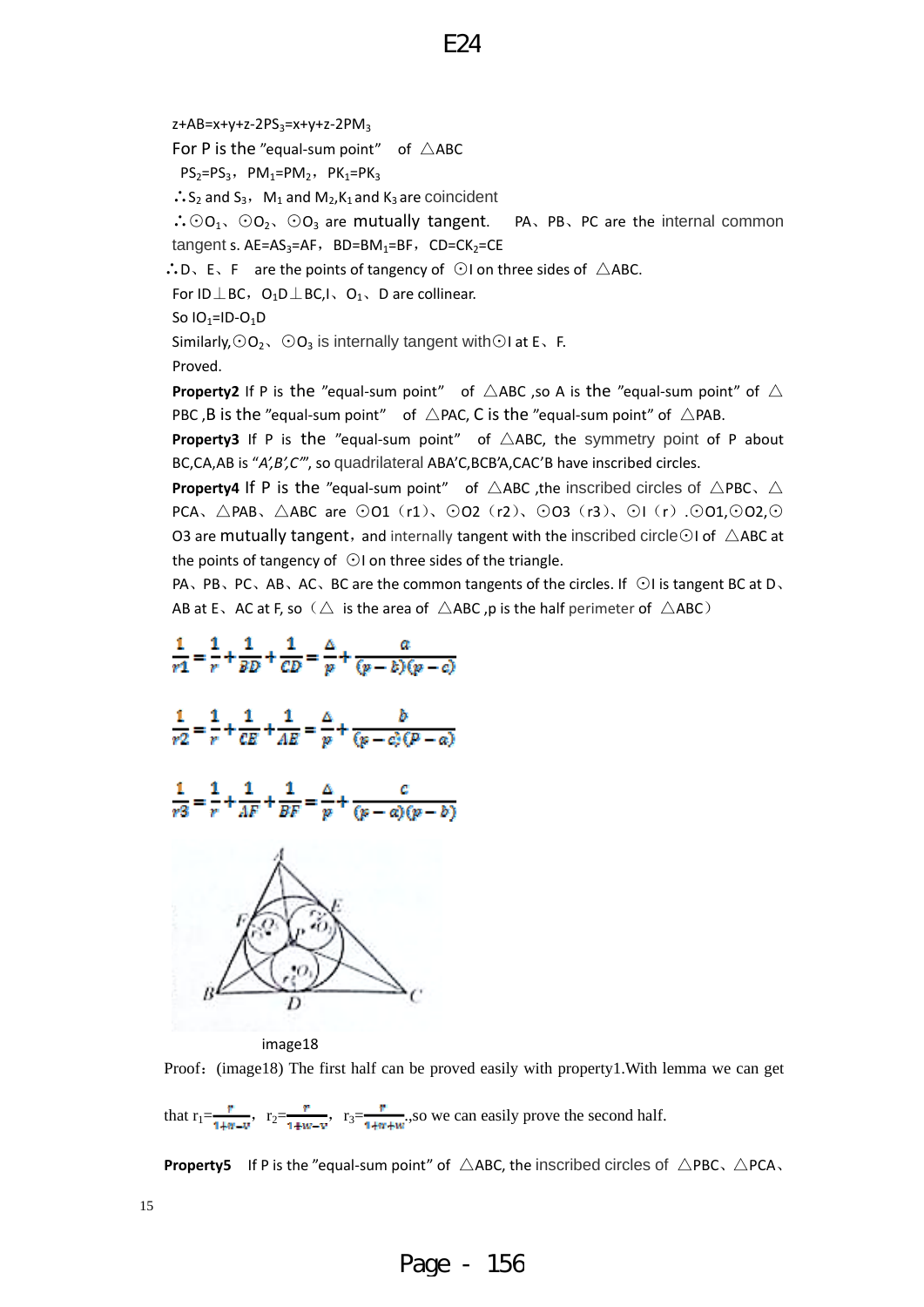$\triangle$ PAB,  $\triangle$ ABC are  $\odot$ O1,  $\odot$ O2,  $\odot$ O3,  $\odot$ I, so P is the incenter of $\triangle$ O<sub>1</sub>O<sub>2</sub>O<sub>3</sub>, and the points of tangency of  $\odot$ O<sub>1</sub>,  $\odot$ O<sub>2</sub>,  $\odot$ O<sub>3</sub>"S, M, K" are the points of tangency of the inscribed circle  $\odot$ P of  $\triangle$ O<sub>1</sub>O<sub>2</sub>O<sub>3</sub> on three sides.

E24

**Property6** Suppose the centers of the circles which are mutually tangent, and internally tangent with the inscribed circle ⊙I of  $\triangle$ ABC are O<sub>1</sub>,O<sub>2</sub>,O<sub>3</sub>,so the "equal-sum point" P is the outer Soddy point of  $\triangle$ O<sub>1</sub>O<sub>2</sub>O<sub>3.</sub>

**Property7** If P is the "equal‐sum point" of △ABC. Name " ∠CAP,∠PAD,∠ABP,∠PBC, ∠PCE,∠PCA""  $\theta_1$ ,  $\theta_2$ ,  $\theta_3$ ,  $\theta_4$ ,  $\theta_5$ ,  $\theta_6$ ", so

$$
\sin{(\frac{\beta\alpha}{2})}\text{sin}(\frac{\beta\alpha}{2})\text{sin}(\frac{\beta\alpha}{2})\text{sin}(\frac{\beta\alpha}{2})\text{sin}(\frac{\beta\alpha}{2})\text{sin}(\frac{\beta\alpha}{2})
$$

$$
\cos(\frac{\beta 1}{2})\cos(\frac{\beta 2}{2})\cos(\frac{\beta 2}{2})=\cos(\frac{\beta 2}{2})\cos(\frac{\beta 4}{2})\cos(\frac{\beta 6}{2})
$$



Image19

Proof: (image19) We can easily get it through sine theorem that sin  $\theta_1$ sin  $\theta_3$ sin  $\theta_5$ =sin  $\theta_2$ sin  $\theta_4$ sin  $\theta_6$  (1)

Construct the inscribed circles of  $\triangle PBC$ ,  $\triangle PAB$ ,  $\triangle PAC$ , the radii are r1, r2, r3.

We can easily get that  $\tan(\frac{\theta_1}{2})\tan(\frac{\theta_2}{2})\tan(\frac{\theta_3}{2}) = \frac{r2 \cdot r2 \cdot r1}{AB \cdot BP \cdot CD}$ 

$$
\tan\left(\frac{\theta \delta}{2}\right) \tan\left(\frac{\theta \delta}{2}\right) \tan\left(\frac{\theta \delta}{2}\right) = \frac{r\delta \sin 2\pi r\delta}{\Delta R + B\delta \cos \theta}
$$

∵AE=AF,BE=BD,CD=CF

$$
\therefore \tan(\frac{\theta_4}{\pi})\tan(\frac{\theta_5}{\pi})\tan(\frac{\theta_6}{\pi}) = \tan(\frac{\theta_3}{\pi})\tan(\frac{\theta_4}{\pi})\tan(\frac{\theta_6}{\pi})
$$
 (2)

(1) \* (2) 
$$
\sin\left(\frac{\theta s}{s}\right)\sin\left(\frac{\theta s}{s}\right)\sin\left(\frac{\theta s}{s}\right)-\sin\left(\frac{\theta s}{s}\right)\sin\left(\frac{\theta s}{s}\right)\sin\left(\frac{\theta s}{s}\right)
$$

$$
(1) / (2) \cos(\frac{\beta 4}{2})\cos(\frac{\beta 8}{2})\cos(\frac{\beta 8}{2}) = \cos(\frac{\beta 2}{2})\cos(\frac{\beta 4}{2})\cos(\frac{\beta 6}{2})
$$

**Property8** Name the symmetry point of P about the midpoint of BC, the midpoint of AB, the midpoint of AC"  $A_1, C_1, B_1$ ".So BCB<sub>1</sub>C<sub>1</sub>, ACA<sub>1</sub>C<sub>1</sub>, ABA<sub>1</sub>B<sub>1</sub>are the parallelograms whose vertexes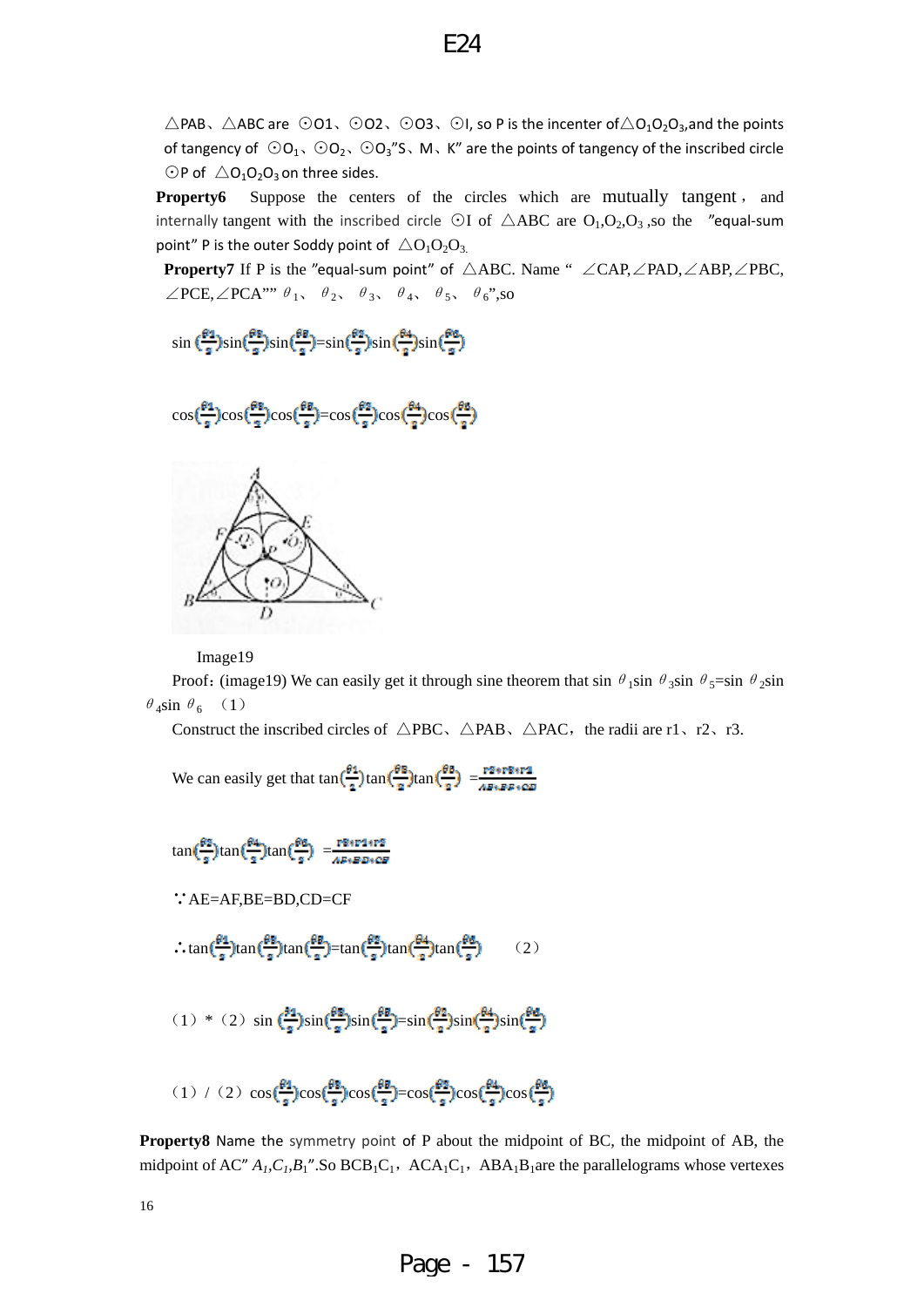<span id="page-16-0"></span>are on the ellipse with foci A and  $A<sub>1</sub>$ , the ellipse with foci B and  $B<sub>1</sub>$ , the ellipse with foci C and  $C<sub>1</sub>$ . These three ellipses have the same center and major axis, so they are externally-tangent with the circle whose diameter is the major axis.



image20

Proof: (image20)∵BA<sub>1</sub> // PC // AB<sub>1</sub>, BA<sub>1</sub>=PC=AB<sub>1</sub>

 $\therefore$ ABA<sub>1</sub>B<sub>1</sub>is a parallelogram

Similarly  $ACA_1C_1$ ,  $BCB_1C_1$  are both parallelograms, and the midpoint of  $AA_1$ ,  $BB_1$ ,  $CC_1$  are coincident.

∵The distance from B,  $C_1$ ,  $B_1$ , C to A, A<sub>1</sub> are equal

∴So BCB<sub>1</sub>C<sub>1</sub> is the parallelogramwhose vertexes are on the ellipse with foci A and A<sub>1</sub>, others can be similarly proved.

Proved.

**The definition of "equal‐sum Line"**

Given $\triangle$ ABC , if P meets the condition that PA+a=PB+b, the locus of P is a line. If AC=BC, the locus of P is a straight line. If  $AC \neq BC$ , P the locus of P is a curve. We call this line the **"equal‐sum Line".**

**The property of the "equal‐sum line"**

**Property1** In  $\triangle$  ABC, there exit **one and only**  "equal-sum line" which meets the condition that PA+a=PB+b .

**Property2** In  $\triangle ABC$ , the "equal-sum line" which meets the condition that  $PA+a=PB+b$ is between the angle bisector of  $\angle C$  and the vertical line of AB.

**Property3** In  $\triangle ABC$ ,  $AC \neq BC$ , the **"equal-sum line"** which meets the condition that PA+a=PB+b is CD, CE is the angle bisector of  $\angle C$ , so CE is the tangent line of CD.

#### **5 Reference**

[1]Isoperimetric point-Wikipedia

[2]soddy point-*mathafou.free.fr/themes\_en/ksoddyp.html*

[3]soddy circle—fromWolfram MathWorld

[4]soddy circles-by Krista Floer

[5] View topic - *Soddy* [circles revisited • GeoGebra User Forum](http://www.google.com.hk/url?sa=t&rct=j&q=soddy%20point&source=web&cd=5&ved=0CEoQFjAE&url=%68%74%74%70%3a%2f%2f%77%77%77%2e%67%65%6f%67%65%62%72%61%2e%6f%72%67%2f%66%6f%72%75%6d%2f%76%69%65%77%74%6f%70%69%63%2e%70%68%70%3f%66%3d%32%26%74%3d%32%39%35%34%39&ei=bv4bUpLuE9CviQfw-4CYCA&usg=AFQjCNGGLc3gTSjClogL-b0DVYQ4KLHN9A&bvm=bv.51156542,d.aGc&cad=rjt) 

[6]Soddy circles-*archive.lib.msu.edu/crcmath/math/math/s/s474.htm*

[7] Inner *Soddy Circle* -- from Wolfram MathWorld

[8] Introduction to the Geometry of the Triangle [US]Paul.Yao

[9]*Soddy point* - Oriental Forum

[10] *Steiner chain* - Wikipedia, the free encyclopedia

[11] *Steiner chain*- Oriental Forum